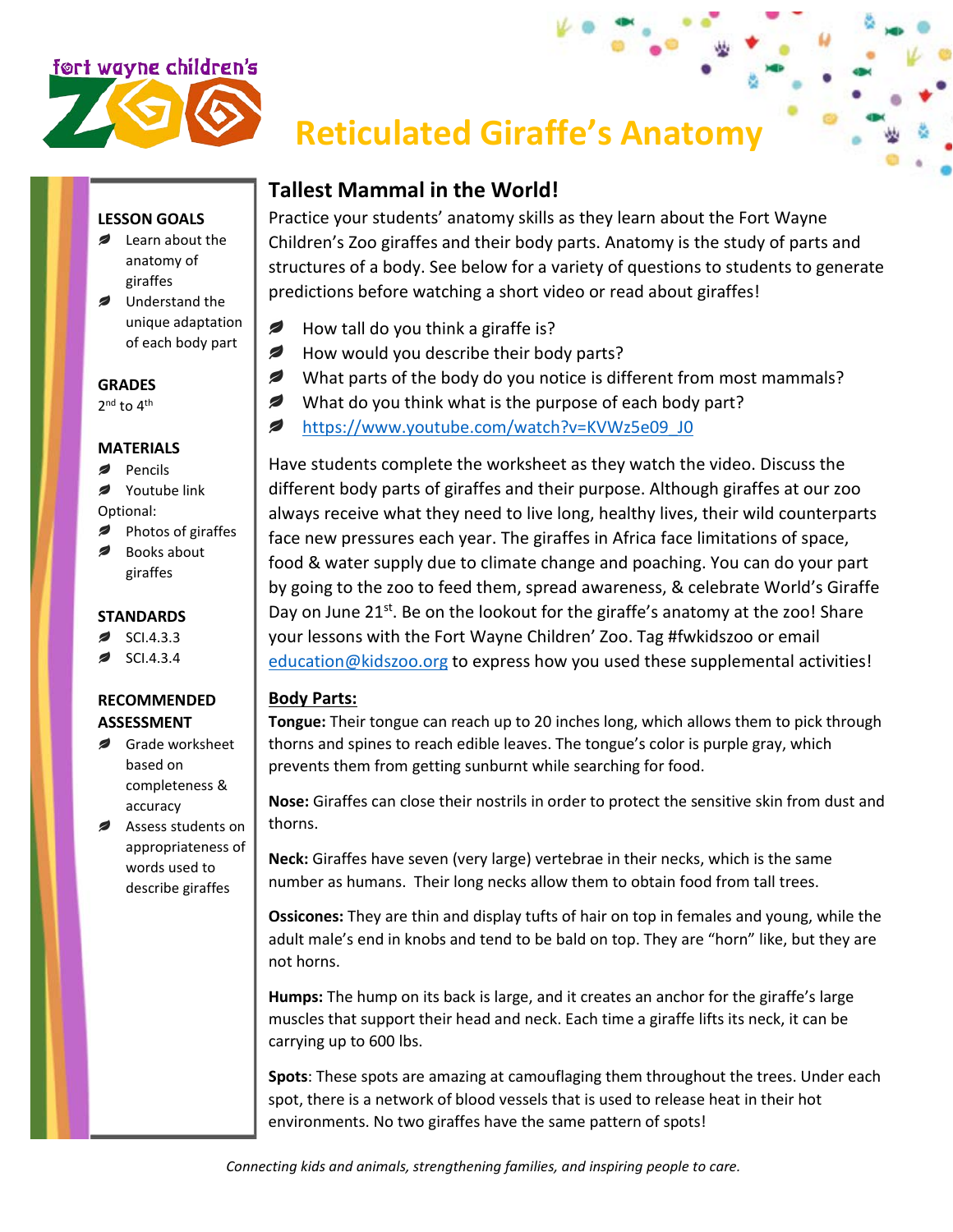

## **Reticulated Giraffe's Anatomy**

**Tail:** Its tail is also considered to be the longest of all land mammals. The long tail acts like a fly swatter, and it is used as a defense against biting insects.

**Leg:** Their long legs allow them to run at full speed up to 37 mph in order to escape predators. When they walk, they move both legs on the same side, while most mammals move one legs on each side.

**Hooves:** They are even-toed hoofed mammals, where the hooves are used to protect their feet from harmful substances on the ground. The hooves can be up to 12 inches wide, a size of dinner plates.

Answer Key: